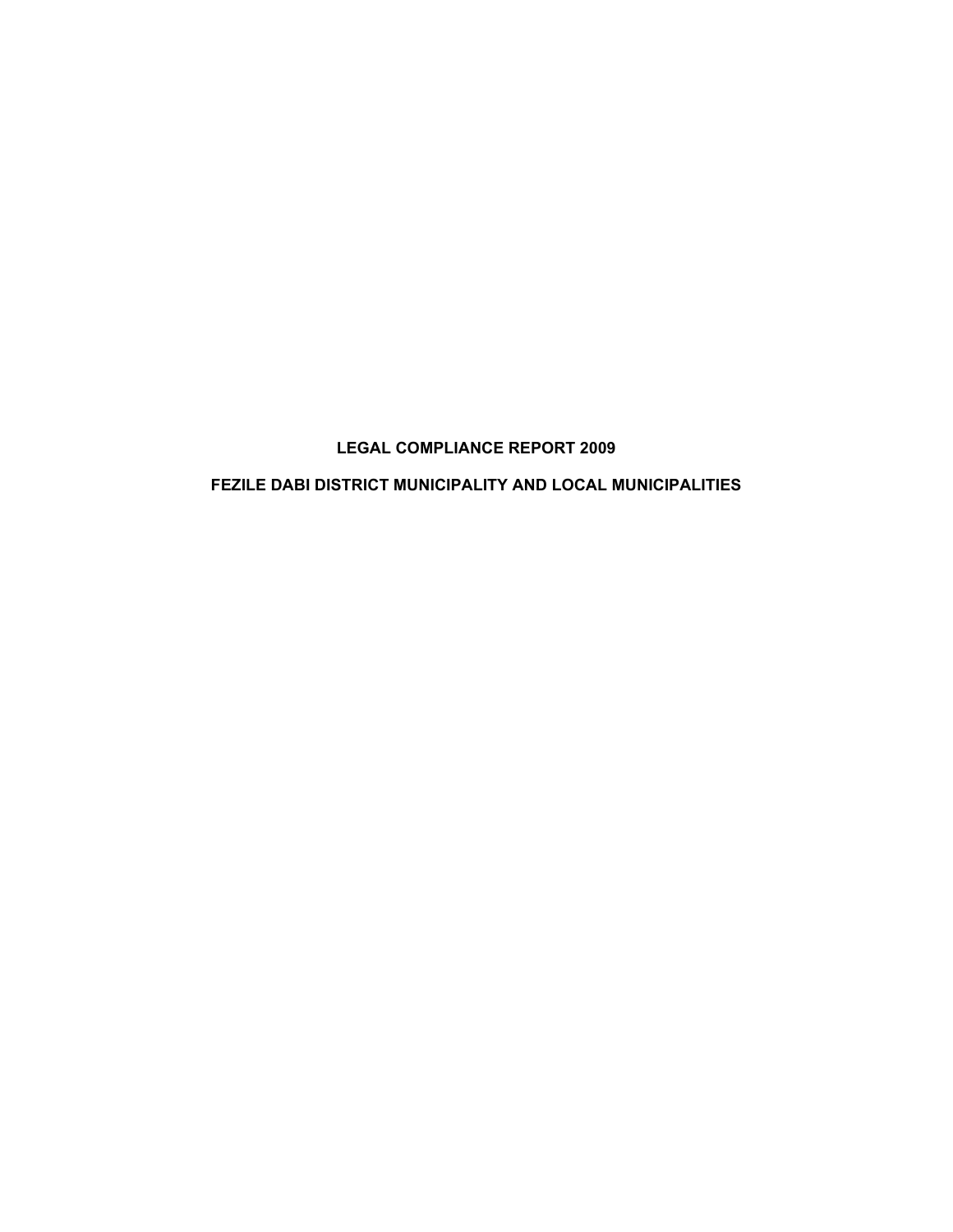## **FEZILE DABI DISTRICT**

#### **Non-compliance with applicable legislation**

#### **Municipal Finance Management Act, 2003 (Act No. 56 of 2003) (MFMA)**

- 1 Particulars of the municipality's investments were not included in the annual budget upon tabling thereof as prescribed by section (17)(3)(f) of the MFMA.
- 2. The annual budget was not made public after tabling thereof in the council as prescribed by section 22(a) of the MFMA,
- 3. The council did not approve the annual budget at least thirty days before the start of the budget year as prescribed by section 24(1) of the MFMA.
- 4. The mayor did not submit reports on the implementation of the budget and financial state of affairs of the municipality to the council within thirty days of the end of each quarter as prescribed by section 52(d) of the MFMA.
- 5. The performance agreements of the municipal manager and senior managers were not made public within fourteen days after the approval of the municipality's service delivery and budget implementation plan as prescribed by section 53(3)(b) of the MFMA.
- 6. A formally documented and approved policy, as required by section  $62(1)(c)(i)$  of the MFMA was not available.
- 7. Suppliers were not always paid within 30 days of receipt of the relevant invoice. As prescribed by section 65(2)(e) of MFMA,
- 8. The municipality did not prepare an annual report within nine months after the end of the 2006-07 financial year as prescribed by section 121(1) of the MFMA.
- 9. The mid-year budget and performance assessment report for the 2007-08 financial year did not include an evaluation of the municipality's service delivery performance, and the service delivery targets and performance indicators set in the service delivery and budget implementation plan, as required by section 72(1)(a)(ii) of the MFMA.
- 10. The accounting officer did not submit a draft service delivery and budget implementation plan and performance agreements of senior management to the mayor within 14 days after the approval of the annual budget. The service delivery and budget implementation plan of the municipality was adopted in October 2007. As prescribed in section 69(3)(a) and (b) of the MFMA.
- 11. The annual performance agreements of the municipal manager and senior managers were not linked to the measurable performance objectives approved with the budget and service delivery and budget implementation plan as prescribed by section 53(c)(iii)(bb) of the MFMA

#### **Municipal Systems Act, 2000 (Act No. 32 of 2000) (MSA)**

1. Certain members of the council did not declare their business interests, as required by section 5 of Schedule 1: *Code of conduct for councillors* prescribed by the MSA.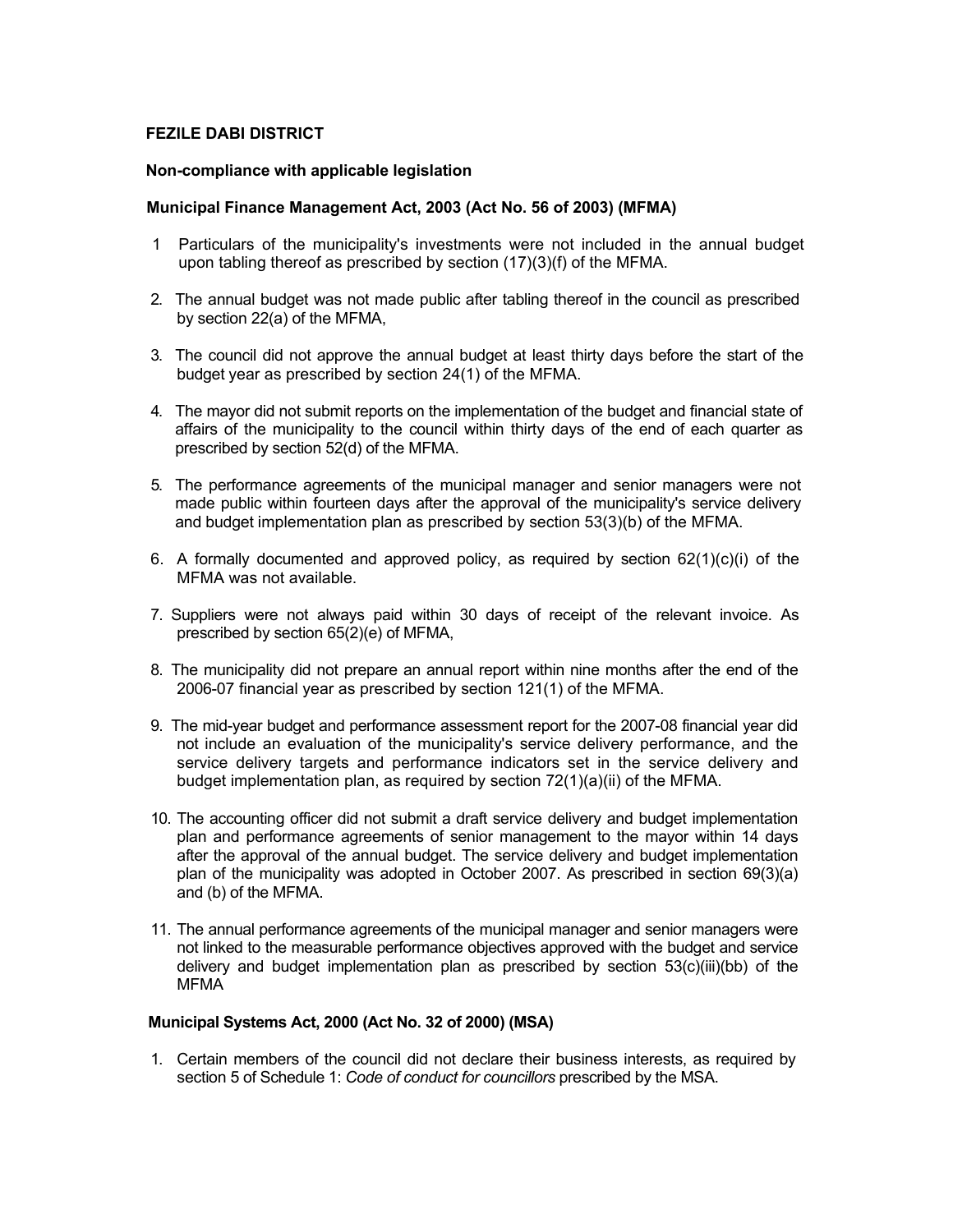- 2. The performance agreements of the municipal manager and senior managers were not concluded within one month after the beginning of the financial year as prescribed by section 57(2)(a) of the MSA.
- 3. Contrary to section 7(2)(c) of the MSA, the role of the community in the performance management system is not defined.
- 4. The frequency of reporting by senior managers was not indicated in the performance management system, as prescribed by section 7(2)(e) of the MSA.
- 5. The municipality council did not, within the prescribed period after the start of its elected term, adopt a single, inclusive and strategic plan for the development of the municipality, as required by section 25 of the MSA.
- 6. The IDP of the municipality did not include the key performance indicators and performance targets determined in terms of its performance management system as required by section 26(i) of the MSA. Furthermore, the IDP did not include any general key performance indicators applicable to the municipality, as prescribed in terms of section 43(1) of the MSA.
- 7. Contrary to section 43 of the MSA and regulations 9 and 10 of the Local Government Municipal Planning and Performance Management Regulations, 2001*,* the municipality did not set key performance indicators, performance targets, input and output targets for each of the development priorities and objectives contained in the IDP
- 8. The performance report of the municipality did not include key performance indicators, a comparison of the actual performance with the previous year or details of measures taken to improve performance as prescribed in section 46(1) of the MSA.

## **MOQHAKA**

## **Non-compliance with applicable legislation**

#### **Municipal Finance Management Act, 2003**

- 1. Section 125(2)(e) of the MFMA states that the notes to the annual financial statements of a municipality or municipal entity must disclose particulars of non-compliance with this act. Several instances of non-compliance with the MFMA were noted, none of which were disclosed in the notes to the financial statements.
- 2. Revenue was not reconciled on a weekly basis as required by section 64 of the MFMA.
- 3. Creditor statements to the value of R335 061 in the current year and R5 029 110 in the previous year were not paid within 30 days as required by section 65(2)(e) of the MFMA.
- 3. There was a lack of controls existed over the safeguarding and tracking of important tender documents such as original, signed tender agreements in the previous year. Compliance with the provisions of section 116 of the MFMA could therefore not be confirmed.
- 5. The municipality did not table the annual report within seven months as required by section 127(2) of the MFMA. In addition, no written explanation setting out the reasons for the delay was submitted to council as required by section 127(3) of the MFMA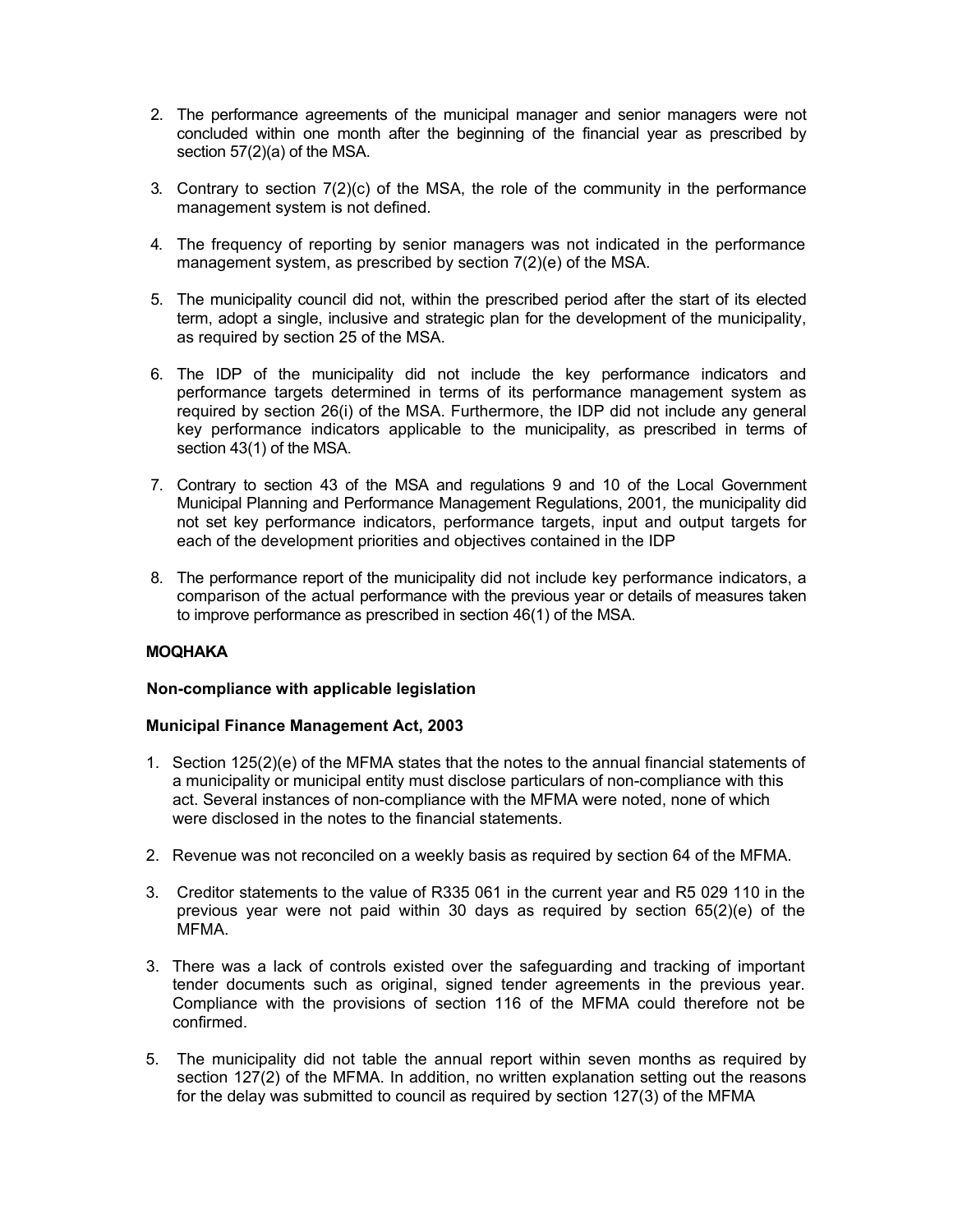6. The annual performance report of the municipality prepared in terms of section 46 of the MSA, as required by section 121(3)(c) of the MFMA was not submitted for audit purposes.

## **Municipal Systems Act, 2000 (Act No. 32 of 2000) (MSA**

- 1. The municipality did not set appropriate key performance indicators as a yardstick for measuring performance, including outcomes and impact, with regard to the municipality's development priorities and objectives set out in its integrated development plan as required by section 41 (1 )(a) of the MSA
- 2. The annual budget for the financial year ended 30 June 2008 was not based on the development priorities and objectives referred to in section 26(c) of the MSA and measurable performance targets were not set by the municipality as required by regulation 6 of the Municipal Planning and Performance Management Regulations, 2001.
- 3. Evidence that the audit committee reviewed the performance management system and made recommendations in this regard to council in terms of regulation 14 of the Municipal Planning and Performance Management Regulations could not be obtained.

# **NGWATHE**

## **Non-compliance with applicable legislation**

## **Municipal Finance Management Act, 2003 (Act No. 56 of 2003) (MFMA)**

- 1. All money owing by the municipality be paid within 30 days of receiving the relevant invoice or statement. Contrary to this requirement, a number of incidents were identified where outstanding accounts were not paid within the prescribed time frame. Section 65(2)(e) of the MFMA.
- 2. The bank overdraft was not approved as required by section 45(2) and (3) of the MFMA Furthermore, although the bank overdraft (short-term debt) was not repaid within the financial year as required by section 45(4) of the MFMA, the National Treasury was not notified of the net overdrawn position as required by section 70(2) of the Act.
- 3. The accounting officer must promptly inform the mayor, the MEC for local government in the province and the Auditor-General, in writing of any unauthorised, irregular or fruitless and wasteful expenditure incurred by the municipality Contrary to the said prescript, the required reports were not issued by the municipality during the year under review, while instances of irregular and fruitless and wasteful expenditure were identified and disclosed in the financial statements. Section 32(4) of the MFMA.
- 4. The annual budget compiled by the municipality did not comply with the requirements as prescribed in section 17 of the MFMA.
- 5. The following reports were not submitted in the time frame as required by the MFMA:
	- Quarterly reports were not submitted within the time frame as required by section 52(d) of the Act.
	- The draft service delivery, budget implementation and annual performance agreements were not submitted within the time frame as required by section 69(3) of the Act.
- 6. No evidence could be obtained that the mayor promptly responded to and initiated any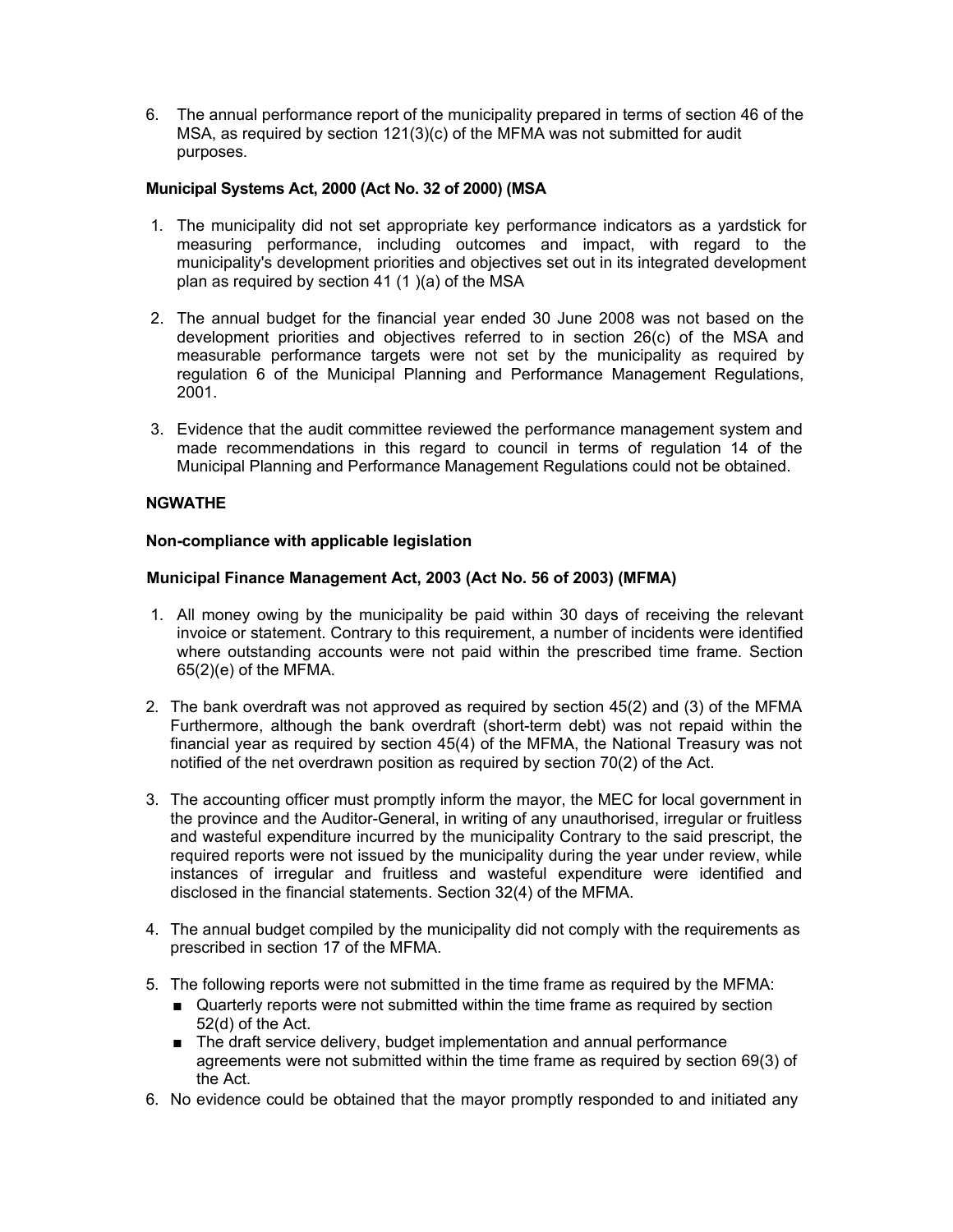corrective steps to deal with the cash flow problems or that the mayor alerted council and the MEC responsible for local government to ensure that the requirements of section 54(2) of the MFMA were adhered to.

- 7. In terms of section 131 of the MFMA, a municipality must address any issues raised by the Auditor-General in an audit report. The mayor of a municipality must ensure compliance by the municipality. Matters noted in my audit report for the year ended 30 June 2007, dated 27 May 2008, had not yet been resolved by management. As a result, the mayor and management of the Ngwathe Local Municipality did not fulfil their responsibility in terms of section 131 of the MFMA.
- 8. The municipality must investigate all unauthorised, irregular and fruitless and wasteful expenditure and to recover such expenditure incurred from the persons responsible. Contrary to this requirement, the management of the Ngwathe Local Municipality did not investigate identified instances of unauthorised, irregular and fruitless and wasteful expenditure. Section 32(2) of the MFMA.
- 9. Not all alleged theft and fraud were reported by the municipality to the South African Police Service as required by section 32(6) of the MFMA.

## **Municipal Systems Act, 2000 (Act No. 32 of 2000) (MSA)**

- 1. Appropriate systems must be developed to monitor, measure and evaluate the performance of staff. Although the performance of management is monitored, the performance of other employees is not monitored and evaluated. Section 67(d) of the MSA
- 2. Plans policies strategies and programs should be established, approved and implemented by the municipality to govern the different processes and activities of the municipality. Notwithstanding, it was noted that the municipality has not established or implemented formally documented and approved policy frameworks for the financial transactions and events related to several important business processes. According to section 11(3)(a) of the MSA,
	- 3. The integrated development plan of the Ngwathe Local Municipality did not include key performance indicators and performance targets determined in terms of its performance management system, as required by section 26(i) of the MSA.
- 4. Although the required performance indicators and targets formed part of the strategic plan, it did not form part of the IDP and this was never presented to the local community for their inputs.
- 5. The IDP did not contain a financial plan or budget projection for the next 3 years as required by section 26(h) of the MSA.
- 6. The key performance indicators set by the municipality did not include any general key performance indicators applicable to the municipality, as prescribed in terms of section 43(1) of the MSA and regulation 10 of the Municipal Planning and Performance Management Regulations, 2001 (GNR. 796)

7. The municipality did not develop and implement mechanisms, systems and processes for auditing the results of performance measurement as part of its internal audit processes, as required in terms of section 45 of the MSA

### **METSIMAHOLO**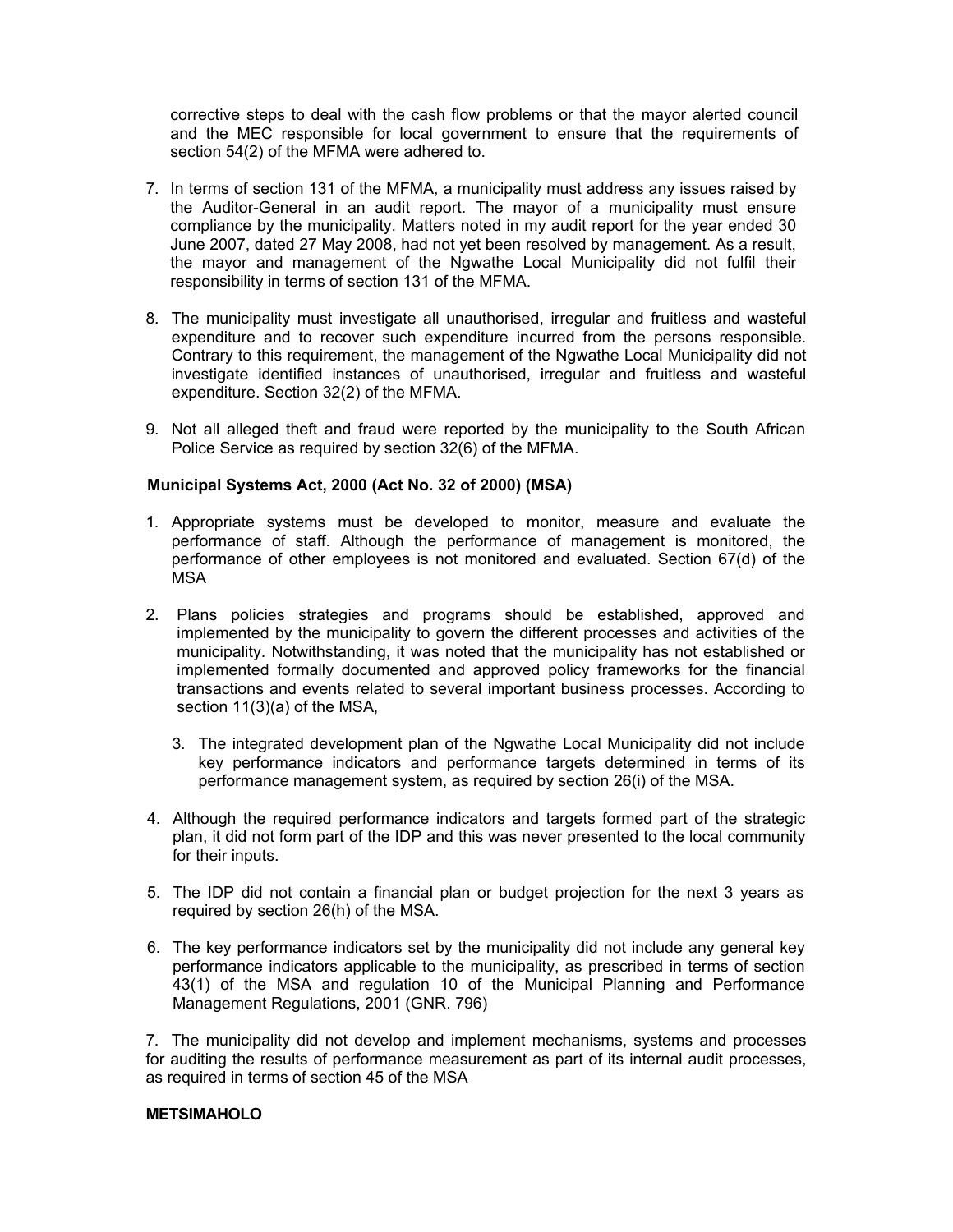#### **Non-compliance with applicable legislation**

### **Municipal Finance Management Act, 2003 (Act No. 56 of 2003) (MFMA)**

- 1. The municipality did not settle creditors within 30 days of receipt of invoice in respect of expenditure transactions with a value of R16 800 748 as required bv section 65(2)(e) of the MFMA.
- 2. Certain reporting obligations, including those in sections 52(d) 53 54(1 )(f) 70(1) 73 Were not submitted to council, provincial treasury, the National Treasury and the Auditor-General.
- 3. The municipality did not implement an appropriate budget system to ensure compliance with sections 17, 18, 23, 28 and 69 o0f the MFMA.
- 4. The municipality had not fulfilled the functions in terms of section 56 to ensure that the Metsimaholo Local Municipality Trust had complied with sections 84 to 109 of the MFMA.
- 5. A supply chain management policy had not been fully implemented, as required by section 111 of the MFMA.
- 6. Contrary to the requirements of section 115(1)(b) of the MFMA, the municipality did not implement an approved fraud prevention plan.

## **Local Government: Municipal Systems Act, 2000 (Act No. 32 of 2000) (MSA)**

- 1. The municipality did not give notice to the public in terms of section 19 of the MSA of all ordinary and special meetings of the council.
- 2. The municipality did not place all the information as set out in section 21B of the MSA including annual budgets, all budget-related policies, all performance agreements and all service delivery agreements, on a website.
- 3. The organisational chart of the municipality had not been kept up to date in terms of sections 55 and 66 of the MSA.
- 4. No sufficient appropriate audit evidence was provided that performance agreements between the municipality and its senior managers had been agreed in terms of section 57 of the MSA.
- 5. The audit committee did not review the municipality's performance management system, did not make recommendations in this regard to council, and did not at least twice during the financial year submit an audit report to council regarding the performance management system, in terms of section 14(2), (3) and (4) of the Municipal Planning and Performance Management Regulations, 2001.
- 6. The municipality did not develop and implement mechanisms, systems and processes for auditing the results of performance measurements as part of its internal auditing process, as required in terms of section 45 of the MSA.
- 7. No documented policies and procedures were developed to guide, direct and manage the processes to be followed by officials in order to achieve the set objectives.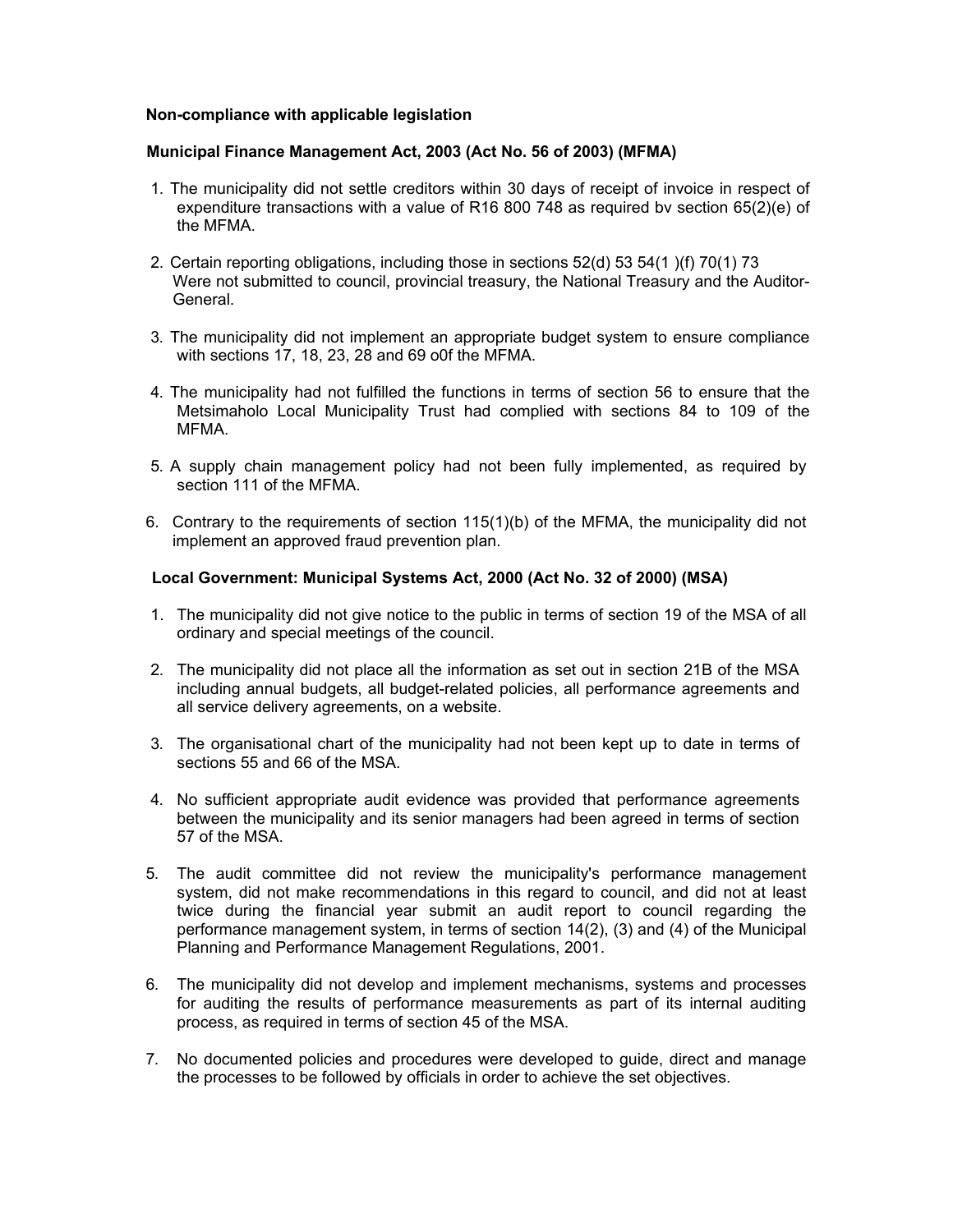### **MAFUBE**

#### **Municipal Finance Management Act**

- 1. In terms of section  $65(2)(e)$  of the MFMA, the accounting officer of a municipality must ensure that all money owing by the municipality is paid within 30 days of receiving the relevant invoice or statement, unless prescribed otherwise for certain categories of expenditure. In respect of several payments with a total value of R304 519 (2007-R4 883 199), it was impossible to obtain sufficient evidence that the payment was made within the prescribed period.
- 2. Section 71 of the MFMA states that the accounting officer of a municipality must by no later than 10 working days after the end of each month submit to the mayor of the municipality and the relevant provincial treasury a statement on the state of the municipality's budget No supporting documentation could be submitted to indicate that statements were submitted to the provincial treasury.
- 3. Section 64(3) of the MFMA states that the accounting officer of a municipality must immediately inform the National Treasury of any payments due by an organ of state to the municipality in respect of municipal tax or for municipal services, if such payments are regularly in arrears for periods of more than 30 days. Contrary to the above no proof could be submitted by management that the National Treasury was informed of longoutstanding debt, although government balances amounting to R1 091 978 were outstanding for more than 30 days.
- 4. Section 72(1) of the MFMA states that the accounting officer of a municipality must by 25 January of each year assess the performance of the municipality during the first half of the financial year and submit a report on such assessment to the mayor of the municipality the National Treasury and the relevant provincial treasury. No proof could be submitted that such an assessment was performed.
- 5. Section 74(2) of the MFMA states that if the accounting officer of a municipality is unable to comply with any of the responsibilities in terms of the MFMA, he/she must promptly report the inability, together with reasons, to the mayor and the provincial treasury Several instances were noted where the required reports were not submitted to the provincial treasury. However, no proof could be submitted that this matter was reported to the provincial treasury, explaining the reason why the reports were not submitted.
- 6. In terms of section 121 of the MFMA, the municipality has to prepare an annual report for each financial year. No annual reports were compiled and submitted for the 2005-06 2006 07 and 2007-08 financial years.
- 7. Section 122(1 )(a) of the MFMA requires every municipality to prepare financial statements that fairly present the state of affairs of the municipality or entity, its performance against its budget, its management of revenue, expenditure, assets and liabilities, its business activities, its financial results and its financial position as at the end of the financial year However, the financial statements submitted to the Auditor-General on 9 February 2009 for the 2007-08 financial year contained a number of material errors as set out in this report.
- 8. A report by the accounting officer could not be submitted on mid-year budget and performance assessments as required by section 72 of the MFMA.